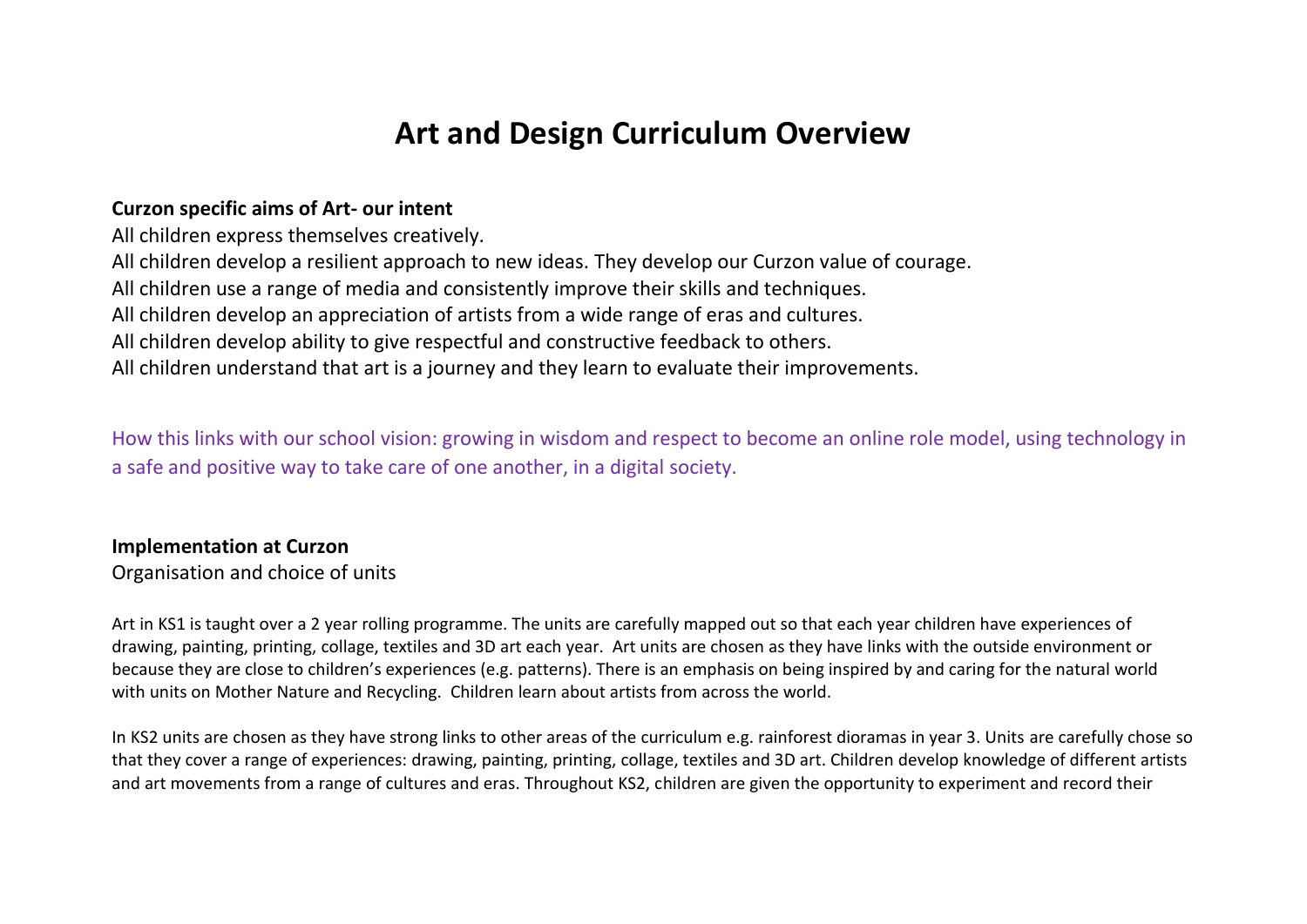ideas in a sketchbook. Children are encouraged to develop their own identify in sketchbooks when recording and learn about different art processes and explore various artists' work. Children are taught how to support each other and make constructive and respectful comments.

Art is given a high profile in the school and the whole school participates in an art/DT book making week.

**Curriculum map showing how different types of activities are covered Our art curriculum is varied to give children the opportunities to try out new materials and techniques and to grow in their Curzon value of confidence.** 

| <b>Skills</b>    | <b>Year A</b>           | <b>Year B</b>                |
|------------------|-------------------------|------------------------------|
|                  |                         |                              |
| <b>Drawing</b>   | <b>Patterns</b>         | <b>Patterns in buildings</b> |
|                  | Art around the World    | <b>Festival art</b>          |
|                  | Playgrounds             | <b>Mother Nature</b>         |
| <b>Painting</b>  | <b>Patterns</b>         | <b>Colours</b>               |
|                  | <b>Art around World</b> | <b>Festival art</b>          |
|                  | <b>Recycling</b>        | <b>Mother Nature</b>         |
|                  | Playgrounds             |                              |
|                  |                         |                              |
|                  |                         |                              |
| <b>Sculpture</b> | Art around the World    | <b>Patterns in buildings</b> |
|                  | <b>Recycling</b>        | <b>Mother Nature</b>         |
|                  | <b>Sculpture</b>        |                              |
|                  | Playgrounds             |                              |
| <b>Collage</b>   | <b>Materials</b>        | <b>Mother Nature</b>         |
|                  | <b>Sculpture</b>        | <b>Patterns in Buildings</b> |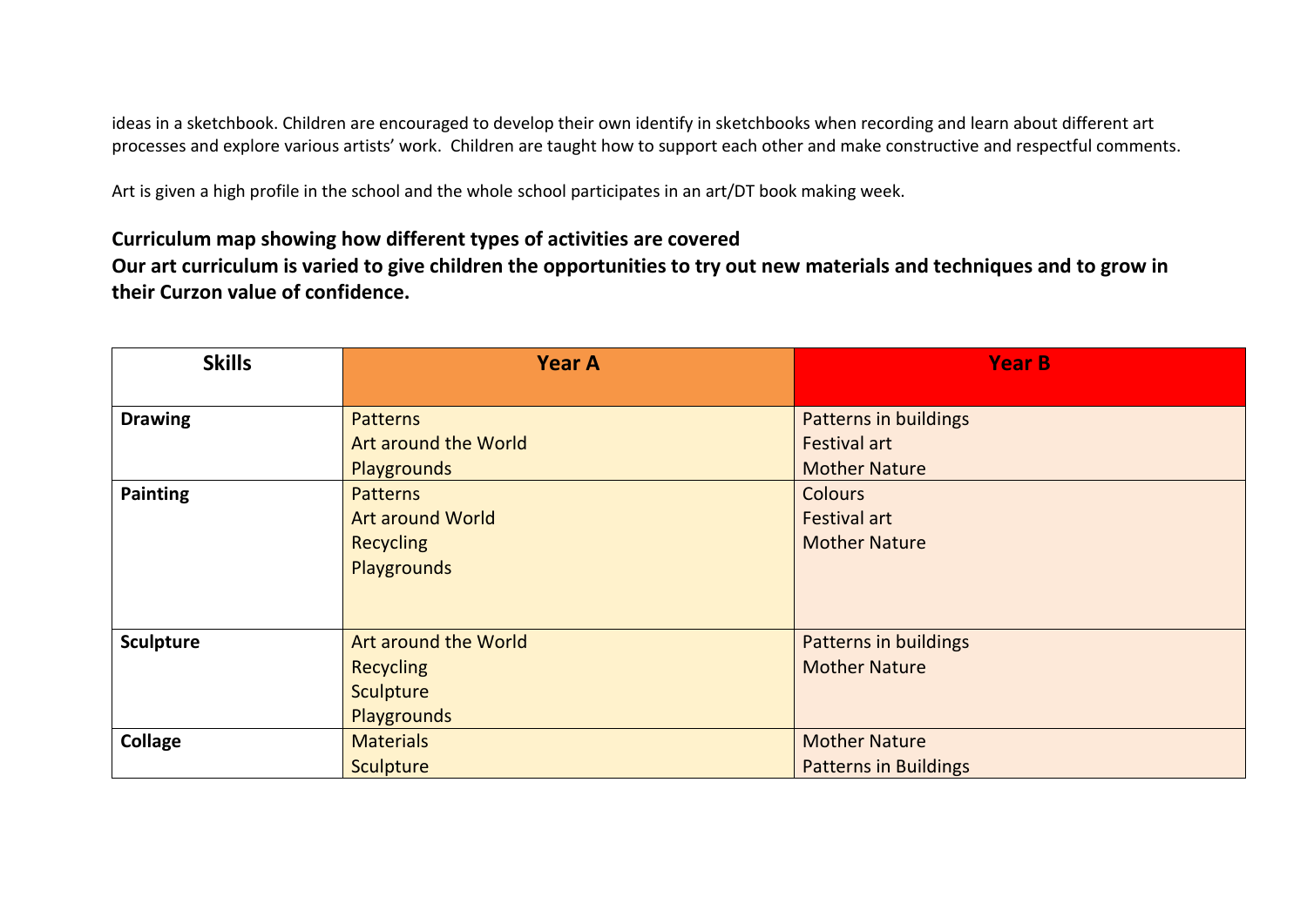| <b>Textiles</b> | <b>Materials</b>                                                                                                                | <b>Puppets</b>                                                                                                       |
|-----------------|---------------------------------------------------------------------------------------------------------------------------------|----------------------------------------------------------------------------------------------------------------------|
| <b>Printing</b> | <b>Patterns</b>                                                                                                                 | <b>Festivals</b><br><b>Mother Nature</b>                                                                             |
| <b>Artists</b>  | Patterns: Metzinger, Hundertwasser<br>Art around World: Kandinsky<br><b>Materials: Matisse</b><br><b>Sculpture: Goldsworthy</b> | <b>Patterns in Buildings: Gaudi</b><br>Mother Nature: Andy Goldsworthy, Van Gogh<br>Colours: Mondrian, Miranda Lloyd |
|                 | <b>Playgrounds: Rockwell</b>                                                                                                    |                                                                                                                      |

| <b>Skills</b>    | <b>Year 3</b>               | Year 4                     |
|------------------|-----------------------------|----------------------------|
|                  |                             |                            |
| <b>Drawing</b>   | <b>Winter trees</b>         | Self portraits             |
|                  | Rainforest scene            | Hokusai                    |
| Painting         | <b>Kandinsky</b>            | Hokusai 'The Wave'         |
|                  | Rousseau 'In the Jungle'    | Monet 'Waterlilies'        |
| <b>Sculpture</b> | Paper weaving – palm leaves |                            |
|                  | Rainforest diorama          |                            |
|                  | Egyptian eye- clay tiles    |                            |
| <b>Collage</b>   | Rainforest diorama          |                            |
|                  |                             |                            |
| <b>Textiles</b>  |                             | <b>Book marks and mats</b> |
| Printing         |                             |                            |
| <b>Artists</b>   | Rousseau                    | Mike Parr                  |
|                  |                             | Margaret Godfrey           |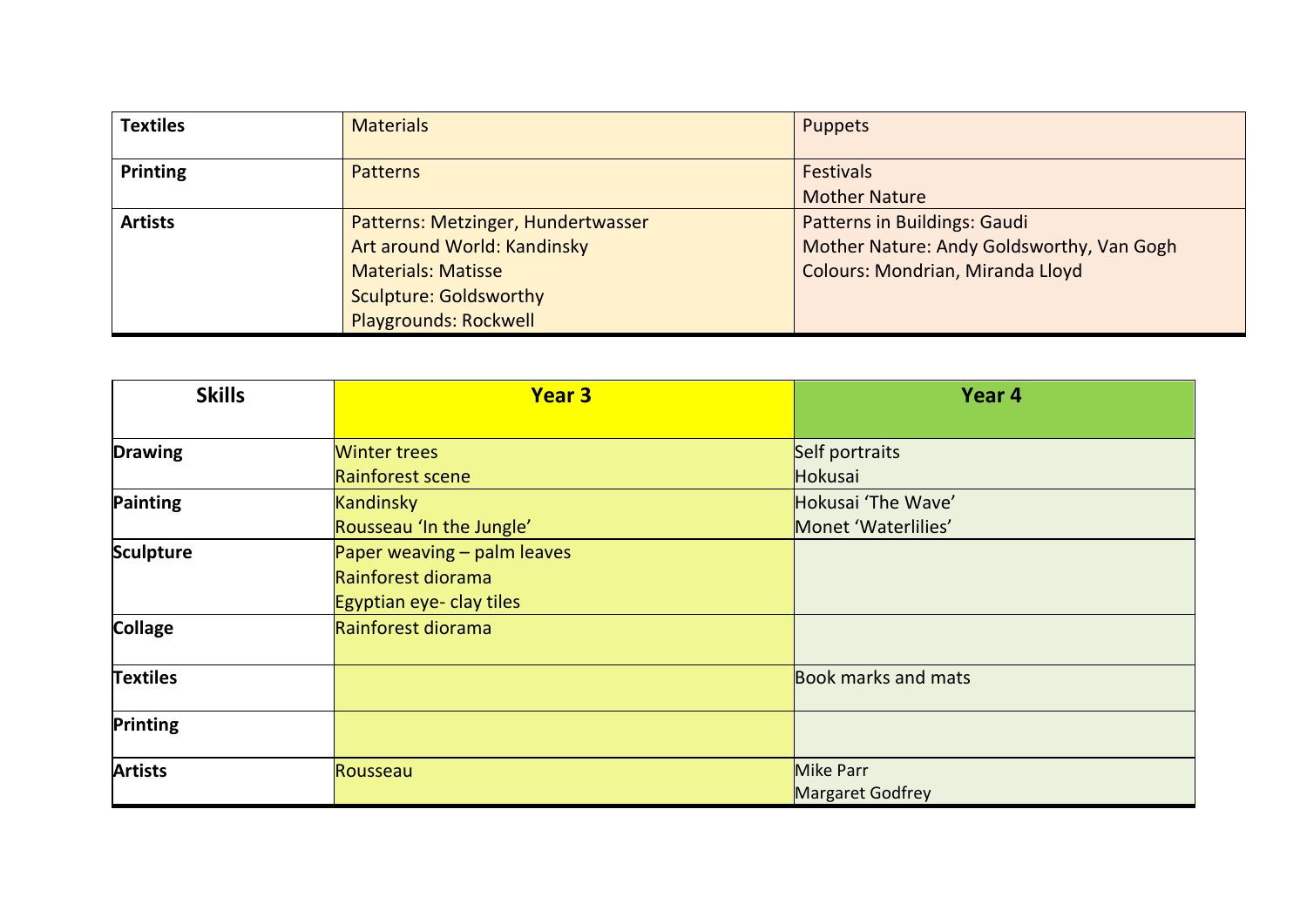| . .<br>Kandinsky                 | Hokusai |
|----------------------------------|---------|
| <b>Charles Rennie Mackintosh</b> | Monet   |

| <b>Skills</b>    | Year 5                                  | Year <sub>6</sub>            |
|------------------|-----------------------------------------|------------------------------|
|                  |                                         |                              |
| <b>Drawing</b>   | Georgia O'Keefe                         | Church, proportion portraits |
| <b>Painting</b>  | Greek clay pots<br>Viking Long ships    | Church                       |
| <b>Sculpture</b> | Greek clay pots                         | DT Making a tagine           |
| <b>Collage</b>   | Viking Long ships                       | Hand art in advertising      |
| <b>Textiles</b>  | Covering a container and creating a lid | Victorian Day sewing         |
|                  |                                         | Hand art in advertising      |
| Printing         |                                         | <b>William Morris</b>        |
|                  |                                         | DT books                     |
| <b>Artists</b>   | Georgia O' Keefe                        | <b>William Morris</b>        |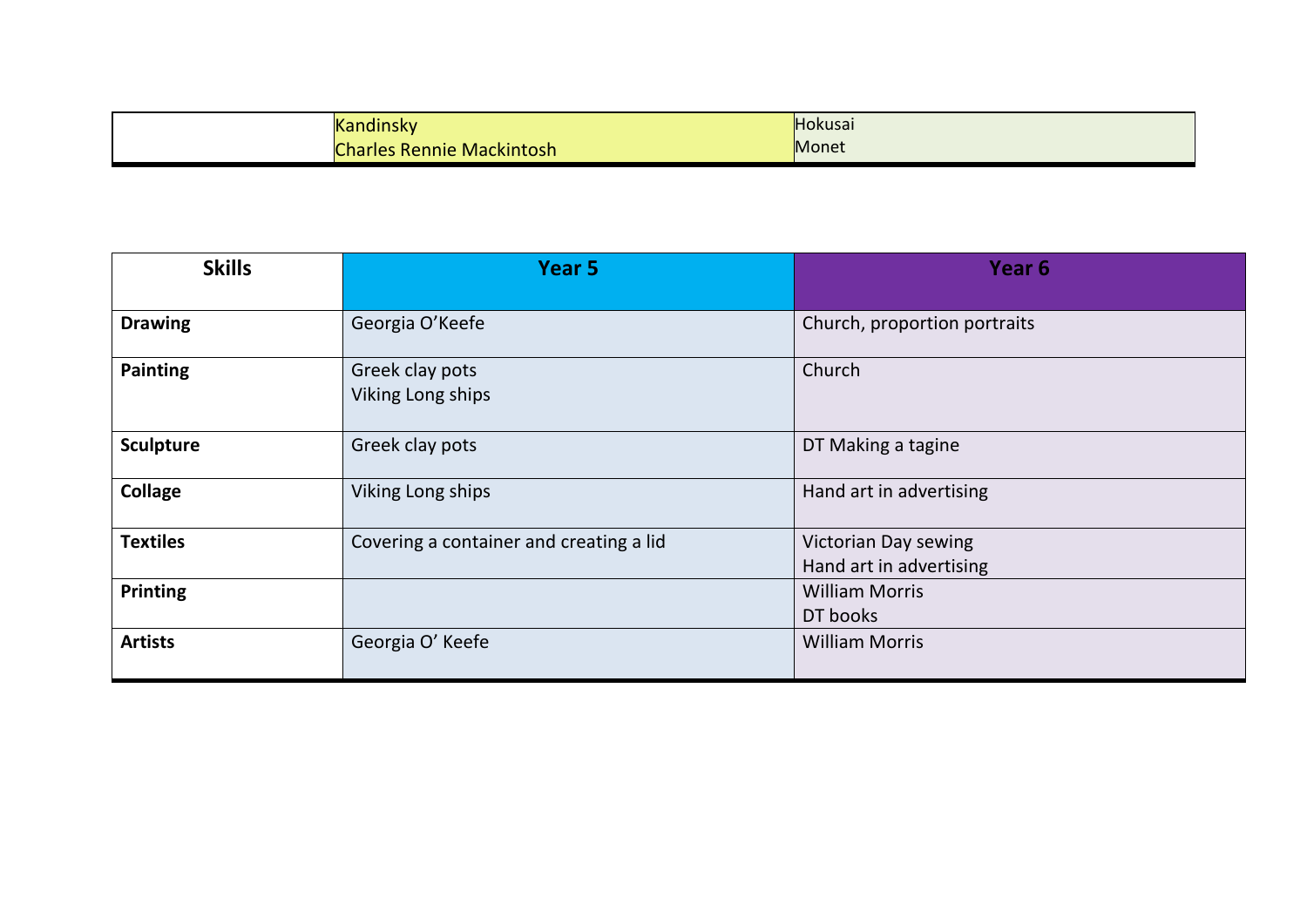#### **Progression**

Skills and knowledge for each year group are carefully mapped out to ensure progression throughout the school. Key vocabulary is identified for each phase.

Within each unit, skills are built up in carefully sequenced lessons. By the end of each unit. Children will draw all these skills together to create a final piece of art work.

**An independent piece of art (self-portrait) is completed at the start of each year. This enables us and the child to see progression year on year in the key element of drawing. Children evaluate their own and each other's work throughout the school, learning to do this in a respectful and constructive manner.**

#### **Assessment**

Assessment of children's learning in Art is an ongoing monitoring of children's understanding, knowledge and skills by the class teacher, throughout lessons. This assessment is then used to inform differentiation, support and challenge required by the children. Summative assessment is conducted termly by class teachers across each year group of the school to inform the subject leader of progress or skills and knowledge still to be embedded. Art is also monitored by the subject leader throughout the year in the form of sketch book monitoring, looking at outcomes and pupil interviews to discuss their learning and understanding and establish the impact of the teaching taking place.

## **Curzon Long Term Curriculum Planning for Art KS1**

EYFS art is taught mainly through continuous provision covering the following key skills and following the same broad units at KS1: Creating with Materials ELG- Safely use and explore a variety of materials, tools and techniques, experimenting with colour, design, texture, form, and function; Share their creations, explaining the process they have used;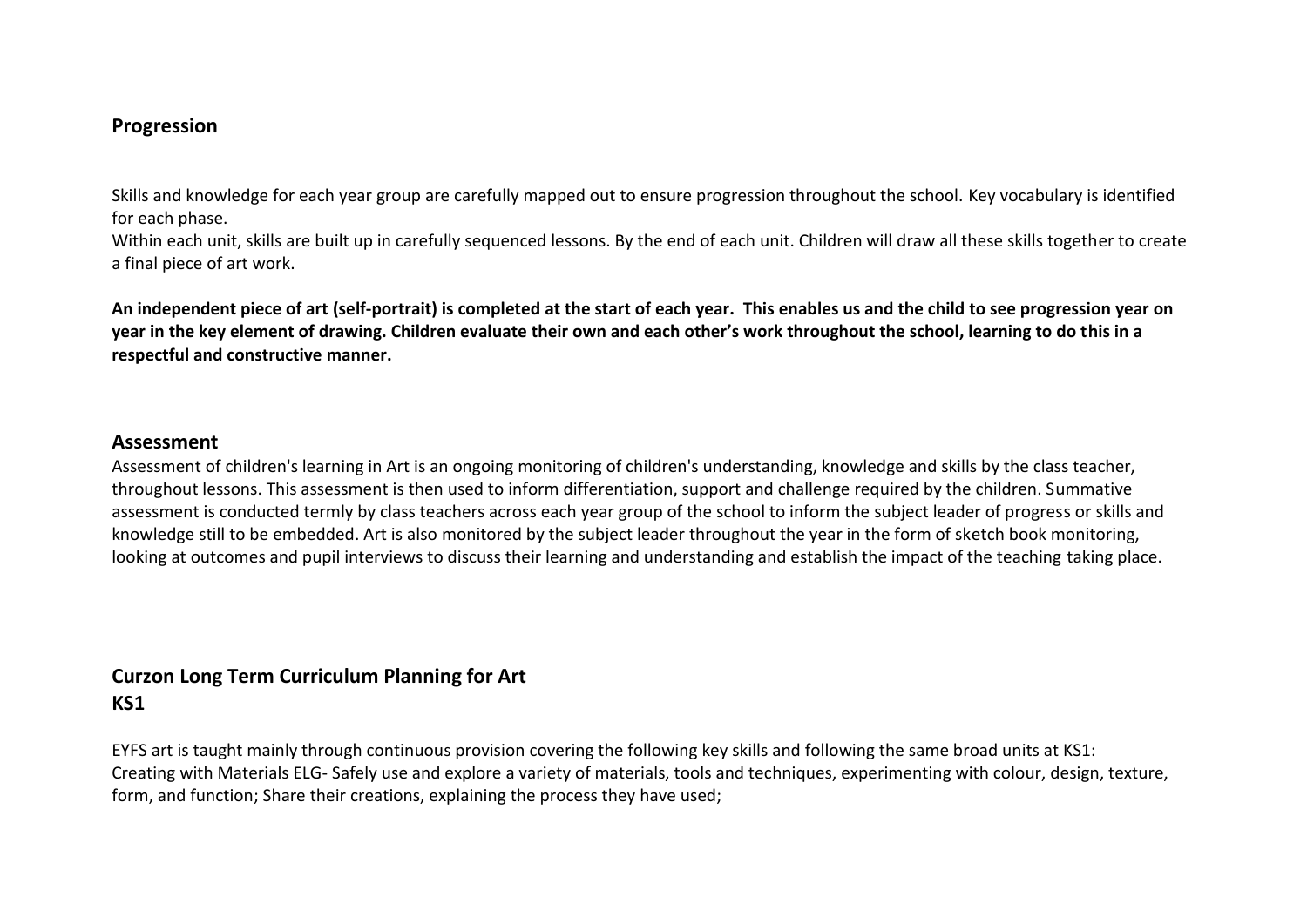Our EYFS art curriculum also provides rich opportunities for children to develop skills in other areas e.g. gross and fine motor skills; the natural world, people and communities; listening and attention; speaking; self-regulation - working with others and show awareness of their feelings; managing self (confidence, self-resilience and perseverance).

KS1 is on a two year rolling programme.

| <b>Autumn</b>                     | <b>Spring</b>                          | <b>Summer</b>                       | <b>Skills</b>                           |
|-----------------------------------|----------------------------------------|-------------------------------------|-----------------------------------------|
|                                   |                                        |                                     | <b>KS1</b>                              |
| <b>Patterns</b>                   | <b>Materials</b>                       | <b>Sculptures</b>                   |                                         |
| Australian dot patterns           | <b>Matisse-The Snail</b>               | Working with clay, sand, paper      | <b>EYFS</b>                             |
| <b>Exploring animal patterns</b>  | Joining fabric                         | Modelling based on Iggy Peck        | <b>Explore colour and colour mixing</b> |
| Patterns in the environment -     | <b>Creating bunting</b>                | <b>Architect book</b>               | Create closed shapes with continuous    |
| buildings                         | Sewing fabric                          | <b>Andy Goldsworthy</b>             | lines                                   |
| Hundertwasser                     |                                        | <b>Natural 3D sculptures</b>        | Express ideas through art and design.   |
| Metzinger and mosaic patterns     | <b>Recycling and environmental art</b> |                                     | Experiment with colour shape and        |
| <b>Creating Mendi patterns</b>    | Upcycling paper flowers                | <b>Playgrounds</b>                  | design through pattern.                 |
| Creating artwork in style of Andy | Upcycling plastic bottles to make      | <b>Designing equipment</b>          | Share creations and processes used.     |
| Warhol with repeated patterns     | plant holders                          | <b>Playground markings</b>          | <b>YEAR 1</b>                           |
|                                   | Making Easter gardens from natural     | <b>Imagination Playground David</b> | <b>Generating Ideas</b>                 |
| Art around the world              | resources                              | Rockwell                            | Recognise that ideas can be expressed   |
| Ndebele art.                      | Pebble art                             | Creating own playground design      | in art work                             |
| Islamic art                       |                                        |                                     | experiment with an open mind            |
| Kandinsky                         |                                        |                                     | Key vocab: work of art, idea, starting  |
| Georgia O Keefe                   |                                        |                                     | point, observe, focus, design,          |
| <b>Creating clay Olmec babies</b> |                                        |                                     | improve.                                |
|                                   |                                        |                                     |                                         |
|                                   |                                        |                                     | <b>Making</b>                           |

#### **KS1 Year A**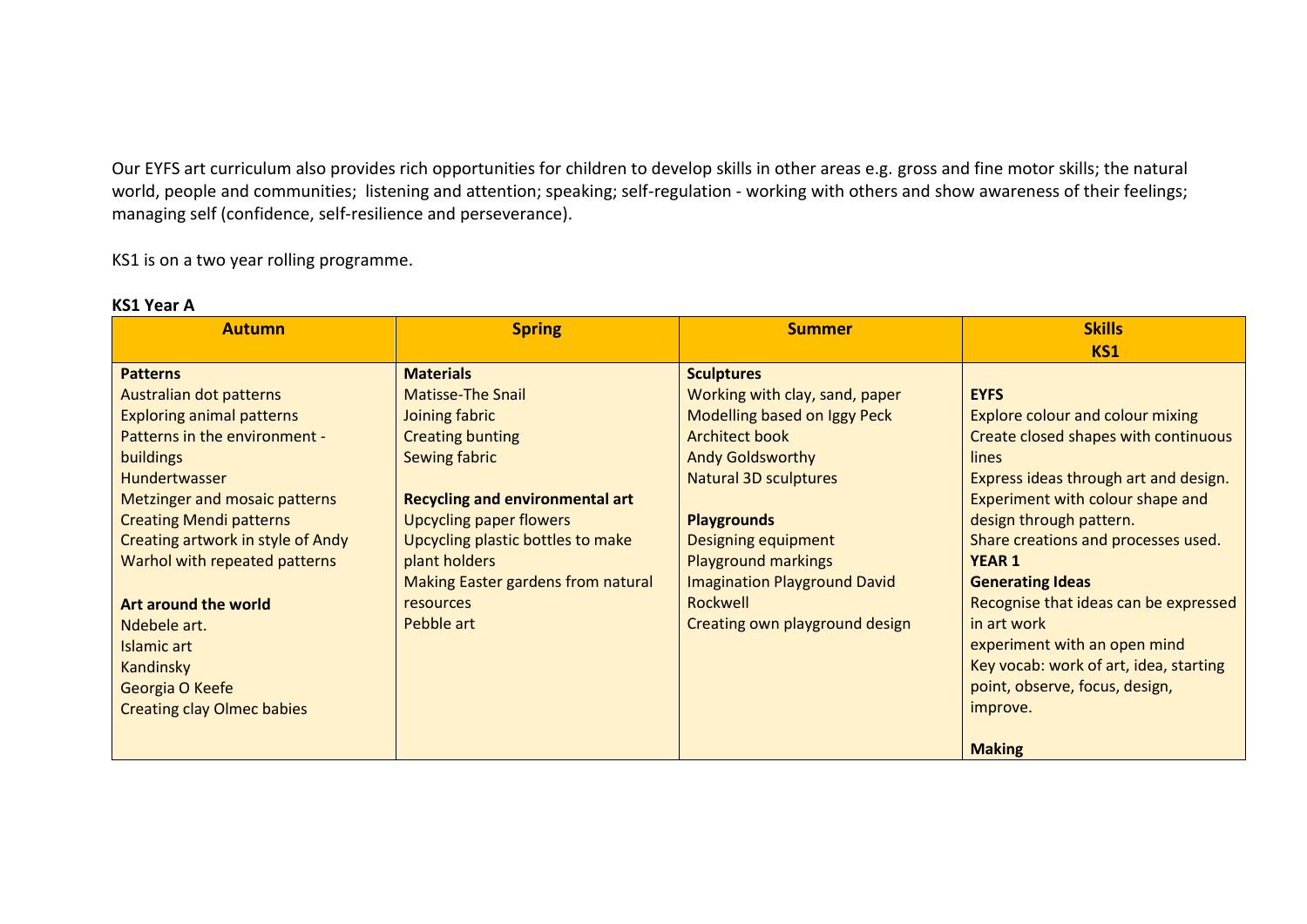|  | Try out a range of materials and<br>processes and recognise that they<br>have different qualities<br>Use materials purposefully to achieve<br>particular characteristics or qualities<br><b>Evaluating</b> |
|--|------------------------------------------------------------------------------------------------------------------------------------------------------------------------------------------------------------|
|  | Show interest in and describe what<br>they think about the work of others                                                                                                                                  |
|  | <b>Knowledge and understanding</b><br>Know how to recognise and describe                                                                                                                                   |
|  | some simple characteristics of                                                                                                                                                                             |
|  | different kinds of art, craft and design<br>The names of the tools, techniques                                                                                                                             |
|  | and the formal elements (colours,                                                                                                                                                                          |
|  | shapes, tones etc.) that they use.                                                                                                                                                                         |
|  | <b>YEAR 2</b>                                                                                                                                                                                              |
|  | <b>Generating Ideas</b>                                                                                                                                                                                    |
|  | Try out different activities and make<br>sensible choices about what to do                                                                                                                                 |
|  | next.                                                                                                                                                                                                      |
|  | Use drawing to record ideas and                                                                                                                                                                            |
|  | experiences                                                                                                                                                                                                |
|  | <b>Making</b><br>Deliberately choose to use particular                                                                                                                                                     |
|  | techniques for a given purpose                                                                                                                                                                             |
|  | Develop and exercise some care and                                                                                                                                                                         |
|  | control over the range of materials                                                                                                                                                                        |
|  | they use. (for instance they do not<br>accept the first mark but seek to                                                                                                                                   |
|  | refine and improve)                                                                                                                                                                                        |
|  |                                                                                                                                                                                                            |
|  | <b>Evaluating</b>                                                                                                                                                                                          |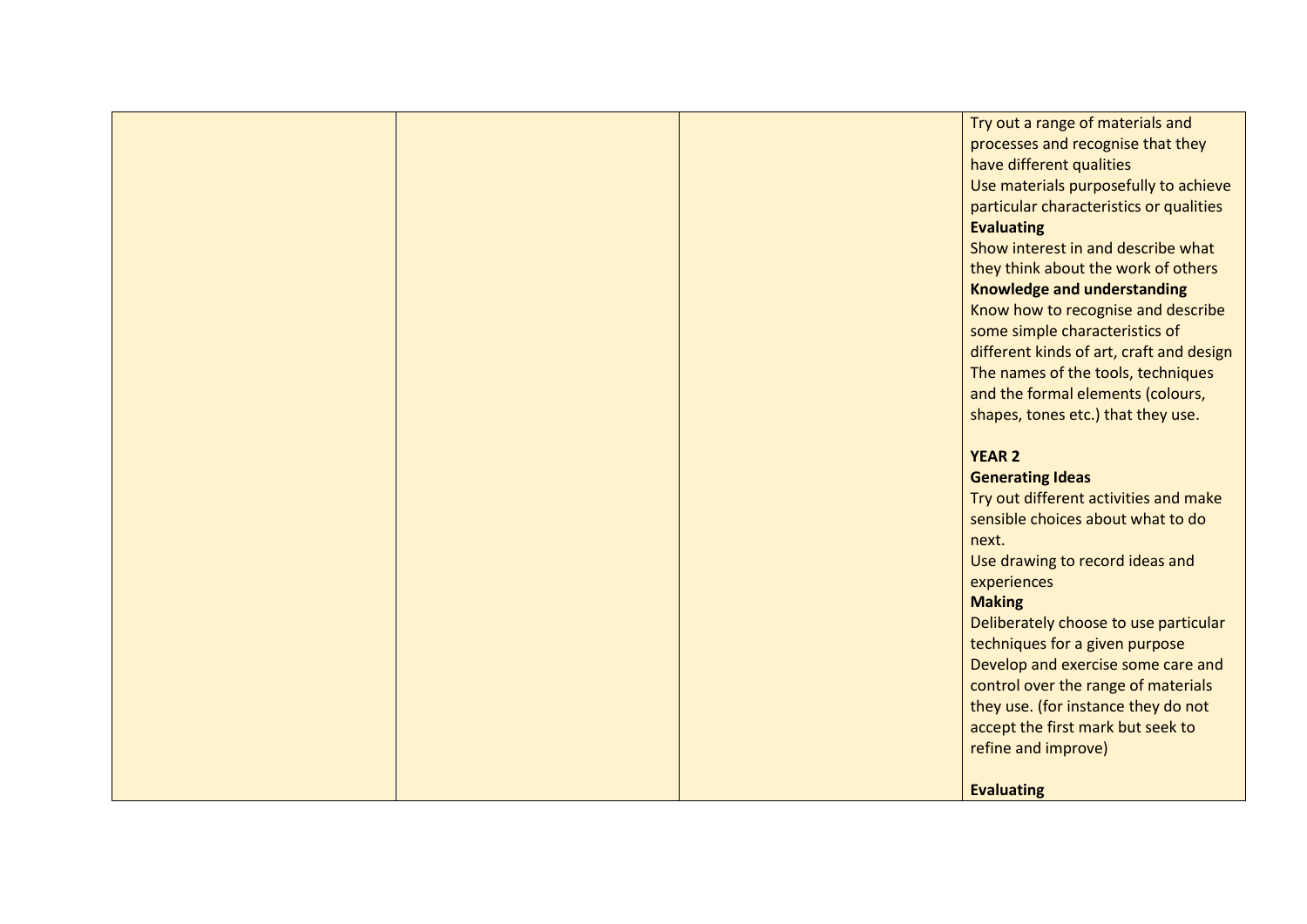|                                                                                                                                          |                                                                                                            |  | When looking at creative work         |  |
|------------------------------------------------------------------------------------------------------------------------------------------|------------------------------------------------------------------------------------------------------------|--|---------------------------------------|--|
|                                                                                                                                          |                                                                                                            |  |                                       |  |
|                                                                                                                                          |                                                                                                            |  | express clear preferences and give    |  |
|                                                                                                                                          |                                                                                                            |  | some reasons for these (for instance, |  |
|                                                                                                                                          |                                                                                                            |  | be able to say "I like that because") |  |
|                                                                                                                                          |                                                                                                            |  |                                       |  |
|                                                                                                                                          |                                                                                                            |  | <b>Knowledge and understanding</b>    |  |
|                                                                                                                                          |                                                                                                            |  | Know that different forms of creative |  |
|                                                                                                                                          |                                                                                                            |  | works are made by artists,            |  |
|                                                                                                                                          |                                                                                                            |  | craftspeople and designers, from all  |  |
|                                                                                                                                          |                                                                                                            |  |                                       |  |
|                                                                                                                                          |                                                                                                            |  | cultures and times.                   |  |
|                                                                                                                                          |                                                                                                            |  | Be able to talk about the materials,  |  |
|                                                                                                                                          |                                                                                                            |  | techniques and processes they have    |  |
|                                                                                                                                          |                                                                                                            |  | used, using an appropriate vocabulary |  |
|                                                                                                                                          |                                                                                                            |  | (for instance, they know the names of |  |
|                                                                                                                                          |                                                                                                            |  | the tools and colours they use)       |  |
|                                                                                                                                          |                                                                                                            |  |                                       |  |
| <b>Key vocab KS1</b>                                                                                                                     |                                                                                                            |  |                                       |  |
|                                                                                                                                          | Drawing: line drawing, detail, landscape, cityscape, building, pastels, drawings, line, bold, size, space. |  |                                       |  |
| <b>Painting</b>                                                                                                                          |                                                                                                            |  |                                       |  |
|                                                                                                                                          | primary colours, secondary colours, shades, warm colours, cool colours, watercolour wash, sweep, dab       |  |                                       |  |
| 3D: sculpture, statue, model, work, work of art, 3D, sculptor, carving, sculpture, installation, shapes, materials, abstract, geometric. |                                                                                                            |  |                                       |  |
| Collage: collage, squares, gaps, mosaic, features, cut, place, arrange.                                                                  |                                                                                                            |  |                                       |  |
| Textiles: textiles, fabric, weaving, woven, placemat, alternate, over, under                                                             |                                                                                                            |  |                                       |  |
|                                                                                                                                          |                                                                                                            |  |                                       |  |
| Printing: shape, printing, printmaking, woodcut, relief printing, objects.                                                               |                                                                                                            |  |                                       |  |

## KS1 Year B

| <b>Autumn</b> | $\overline{\phantom{a}}$<br>ipring<br>and the second second second second second second second second second second second second second second second second second second second second second second second second second second second second second second seco<br>$\sim$ | Jummer | <b>Skills</b> |
|---------------|--------------------------------------------------------------------------------------------------------------------------------------------------------------------------------------------------------------------------------------------------------------------------------|--------|---------------|
|               |                                                                                                                                                                                                                                                                                |        | <b>KS1</b>    |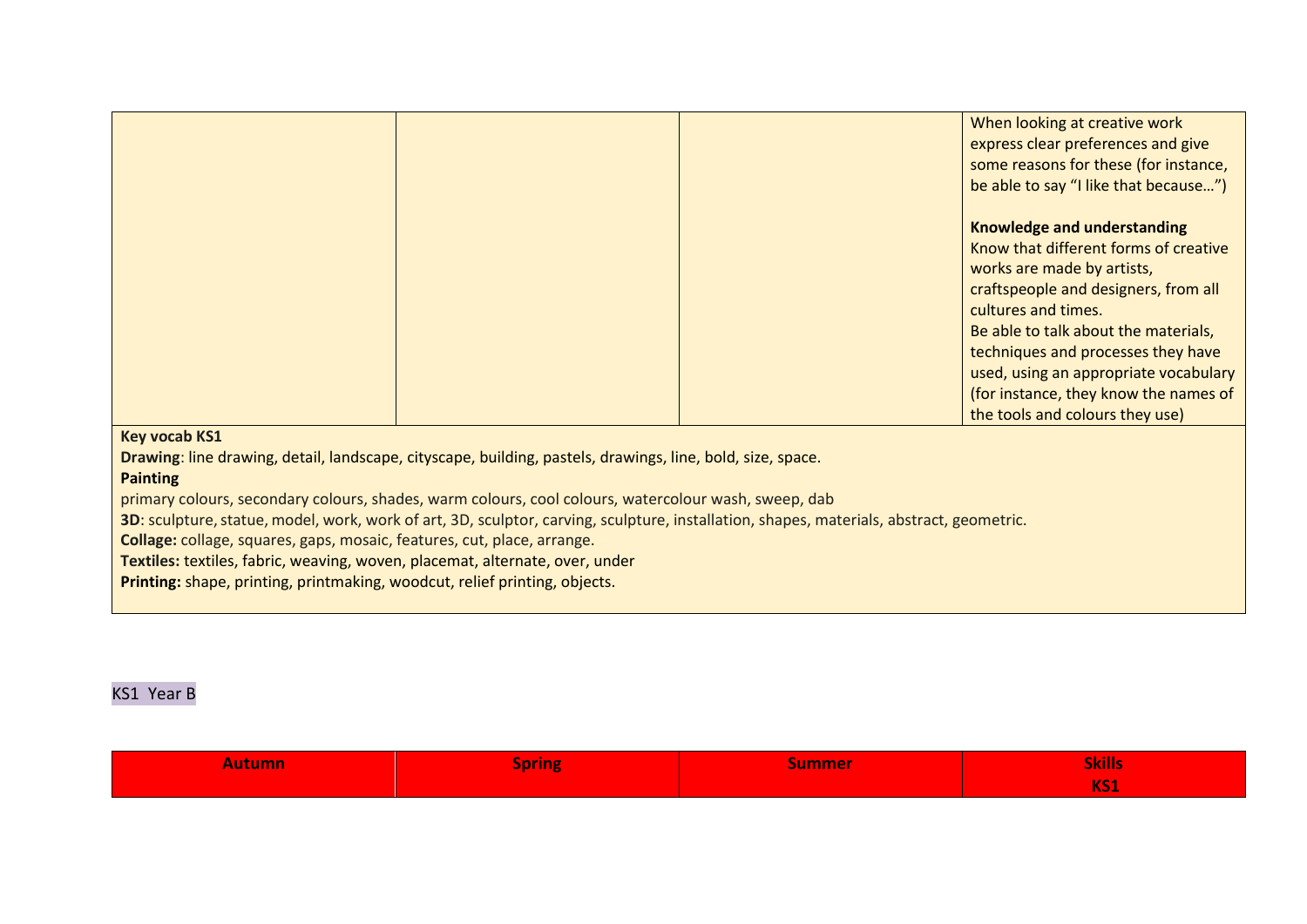| <b>Colour</b>                          | <b>Puppets</b>                 | <b>Mother Nature</b>                      |                                          |
|----------------------------------------|--------------------------------|-------------------------------------------|------------------------------------------|
| <b>Black and white</b>                 | Lolly stick puppets            | Drawing outside                           | <b>EYFS</b>                              |
| Primary and secondary colours          | Spoon puppets                  | <b>Printing with leaves</b>               | <b>Explore colour and colour mixing</b>  |
| <b>Colour mixing</b>                   | Elmer puppet                   | <b>Andy Goldsworthy</b>                   | Create closed shapes with continuous     |
| <b>Shades</b>                          | Sewing hand puppet             | Van Gogh                                  | lines                                    |
| Miranda Lloyd                          | <b>Patterns in buildings</b>   | Clay sunflowers                           | Express ideas through art and design.    |
| Mondrian                               | <b>Stained glass windows</b>   |                                           | Experiment with colour shape and         |
|                                        | <b>Creating mosaics</b>        | <b>Artists and their different styles</b> | design through pattern.                  |
| <b>Festival art</b>                    | Gaudi                          |                                           | Share creations and processes used.      |
| <b>Firework pictures</b>               | <b>Creating Gaudi chimneys</b> |                                           | <b>YEAR 1</b>                            |
| Divali lamps                           |                                |                                           | <b>Generating Ideas</b>                  |
| Hannukah art                           |                                |                                           | Recognise that ideas can be expressed    |
| <b>Christmas cards and decorations</b> |                                |                                           | in art work                              |
|                                        |                                |                                           | experiment with an open mind             |
|                                        |                                |                                           | Key vocab: work of art, idea, starting   |
|                                        |                                |                                           | point, observe, focus, design,           |
|                                        |                                |                                           | improve.                                 |
|                                        |                                |                                           | <b>Making</b>                            |
|                                        |                                |                                           | Try out a range of materials and         |
|                                        |                                |                                           | processes and recognise that they        |
|                                        |                                |                                           | have different qualities                 |
|                                        |                                |                                           | Use materials purposefully to achieve    |
|                                        |                                |                                           | particular characteristics or qualities  |
|                                        |                                |                                           | <b>Evaluating</b>                        |
|                                        |                                |                                           | Show interest in and describe what       |
|                                        |                                |                                           | they think about the work of others      |
|                                        |                                |                                           | <b>Knowledge and understanding</b>       |
|                                        |                                |                                           | Know how to recognise and describe       |
|                                        |                                |                                           | some simple characteristics of           |
|                                        |                                |                                           | different kinds of art, craft and design |
|                                        |                                |                                           | The names of the tools, techniques       |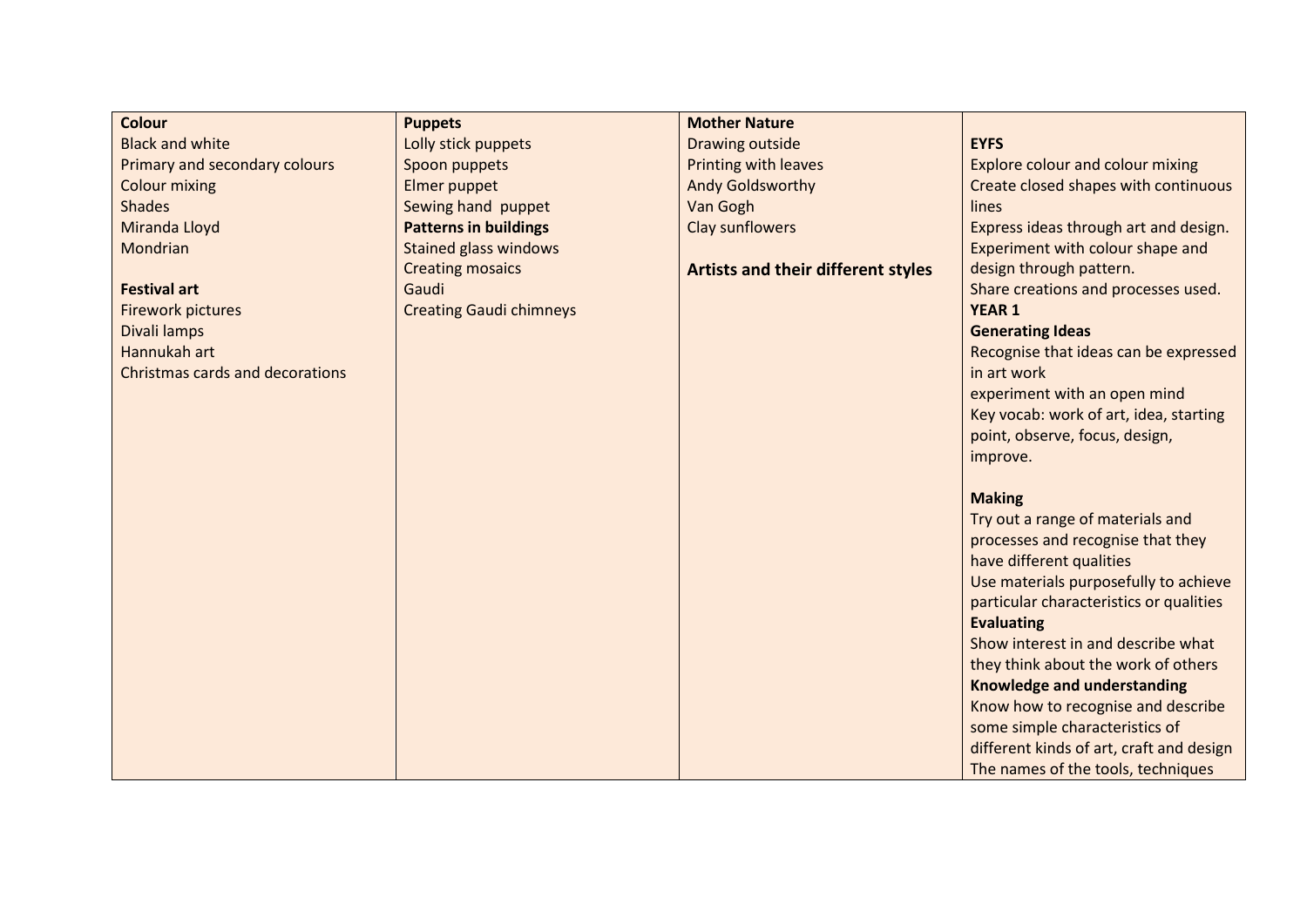|  | and the formal elements (colours,     |
|--|---------------------------------------|
|  | shapes, tones etc.) that they use.    |
|  | <b>YEAR 2</b>                         |
|  | <b>Generating Ideas</b>               |
|  | Try out different activities and make |
|  | sensible choices about what to do     |
|  | next.                                 |
|  | Use drawing to record ideas and       |
|  | experiences                           |
|  | <b>Making</b>                         |
|  | Deliberately choose to use particular |
|  | techniques for a given purpose        |
|  | Develop and exercise some care and    |
|  | control over the range of materials   |
|  | they use. (for instance they do not   |
|  | accept the first mark but seek to     |
|  | refine and improve)                   |
|  |                                       |
|  | <b>Evaluating</b>                     |
|  | When looking at creative work         |
|  | express clear preferences and give    |
|  | some reasons for these (for instance, |
|  | be able to say "I like that because") |
|  |                                       |
|  | <b>Knowledge and understanding</b>    |
|  | Know that different forms of creative |
|  | works are made by artists,            |
|  | craftspeople and designers, from all  |
|  | cultures and times.                   |
|  | Be able to talk about the materials,  |
|  | techniques and processes they have    |
|  | used, using an appropriate vocabulary |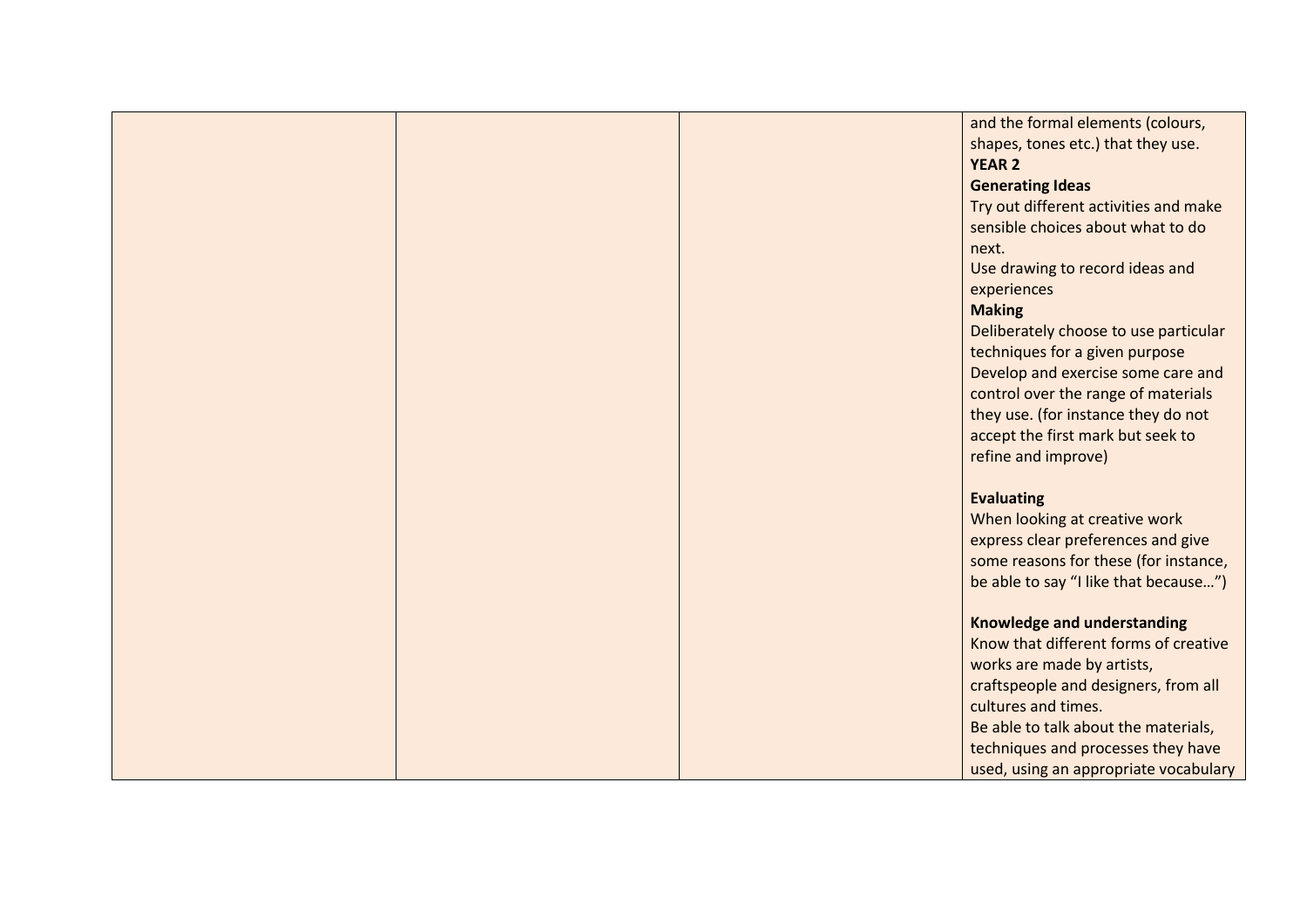|                                                                                                                                          |                                                                                                            |  | (for instance, they know the names of<br>the tools and colours they use) |  |
|------------------------------------------------------------------------------------------------------------------------------------------|------------------------------------------------------------------------------------------------------------|--|--------------------------------------------------------------------------|--|
|                                                                                                                                          |                                                                                                            |  |                                                                          |  |
| Key vocab KS1                                                                                                                            |                                                                                                            |  |                                                                          |  |
|                                                                                                                                          | Drawing: line drawing, detail, landscape, cityscape, building, pastels, drawings, line, bold, size, space. |  |                                                                          |  |
| Painting                                                                                                                                 |                                                                                                            |  |                                                                          |  |
|                                                                                                                                          | primary colours, secondary colours, shades, warm colours, cool colours, watercolour wash, sweep, dab       |  |                                                                          |  |
| 3D: sculpture, statue, model, work, work of art, 3D, sculptor, carving, sculpture, installation, shapes, materials, abstract, geometric. |                                                                                                            |  |                                                                          |  |
| Collage: collage, squares, gaps, mosaic, features, cut, place, arrange.                                                                  |                                                                                                            |  |                                                                          |  |
| Textiles: textiles, fabric, weaving, woven, alternate, over, under                                                                       |                                                                                                            |  |                                                                          |  |
| Printing: shape, printing, printmaking, woodcut, relief printing, objects.                                                               |                                                                                                            |  |                                                                          |  |
|                                                                                                                                          |                                                                                                            |  |                                                                          |  |

# **Year 3**

| <b>Autumn</b> | <b>Spring</b>                                                                                                                                                                                                                           | <b>Summer</b>                                                                                                                    | <b>Skills</b>                                                                                                                                                                                                                                                                                                                             |
|---------------|-----------------------------------------------------------------------------------------------------------------------------------------------------------------------------------------------------------------------------------------|----------------------------------------------------------------------------------------------------------------------------------|-------------------------------------------------------------------------------------------------------------------------------------------------------------------------------------------------------------------------------------------------------------------------------------------------------------------------------------------|
|               | <b>Winter trees</b><br><b>Rainforest scene</b><br>Rousseau<br>Collecting ideas from nature<br>Colour matching with paint<br>Foreground/background<br>Putting all the elements together to<br>create own version.<br>Rainforest dioramas | Painting -Shades & tones<br>(Kandinsky, Charles Rennie<br>Mackintosh)<br>Paper weaving - palm leaves<br>Egyptian eye- clay tiles | <b>Generating Ideas</b><br>Gather and review information,<br>references and resources related to<br>ideas and intentions.<br>Use a sketchbook for different<br>purposes, including recording<br>observations, planning and shaping<br>ideas.<br>key vocab: line, pattern, texture,<br>form, record, detail, question,<br>observe, refine. |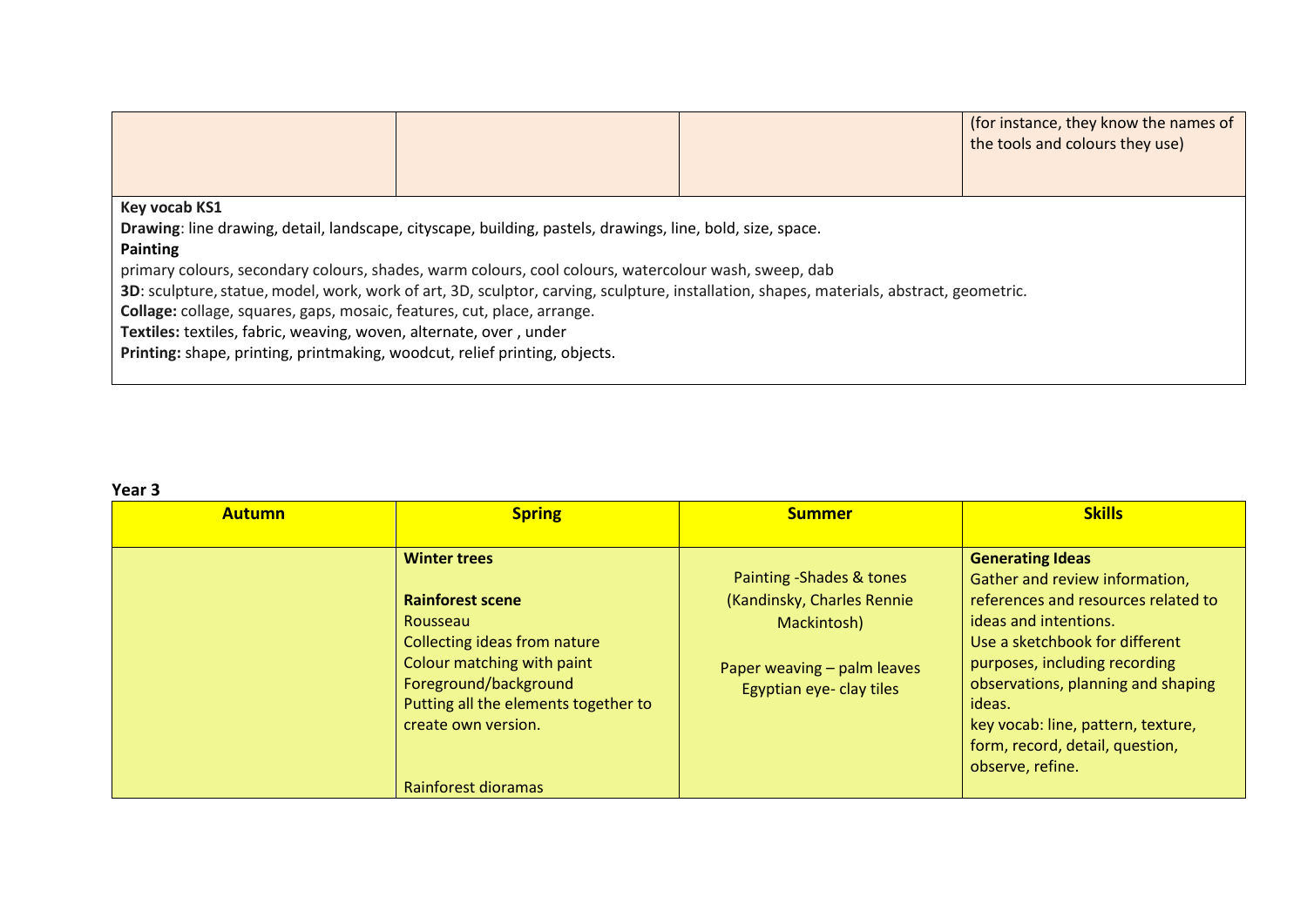| <b>Making</b>                          |
|----------------------------------------|
| Develop practical skills by            |
| experimenting with, and testing the    |
| qualities of a range of different      |
| materials and techniques.              |
| Select, and use appropriately, a       |
| variety of materials and techniques in |
| order to create their own work.        |
|                                        |
| <b>Evaluating</b>                      |
| Take the time to reflect upon what     |
| they like and dislike about their work |
| in order to improve it (for instance   |
| they think carefully before explaining |
| to their teacher what they like and    |
| what they will do next)                |
|                                        |
| <b>Knowledge and understanding</b>     |
| Know about and describe the work       |
| of some artists, craftspeople,         |
| architects and designers               |
| Explain how to use some of the         |
| tools and techniques they              |
| have chosen to work with               |

#### **Key vocab lower KS2**

Drawing: portrait, light, dark, tone, shadow, line, pattern, texture, form, shape, tone, outline.

Painting; colour, foreground, middle ground, background, abstract, emotion, warm, blend, mix, line, tone,

Collage: texture, shape, form, pattern

Sculpture: rectangular, concrete, terrace, architect, 2D shape, brim, peak, buckle, edging, trimmings, shape, form, shadow, light,

Textiles: pattern, line, texture, colour, shape, stuffing, turn, thread, needle, textiles, decoration.

Printing: line, pattern, texture, colour, shape, block printing ink, polystyrene printing tiles, inking rollers.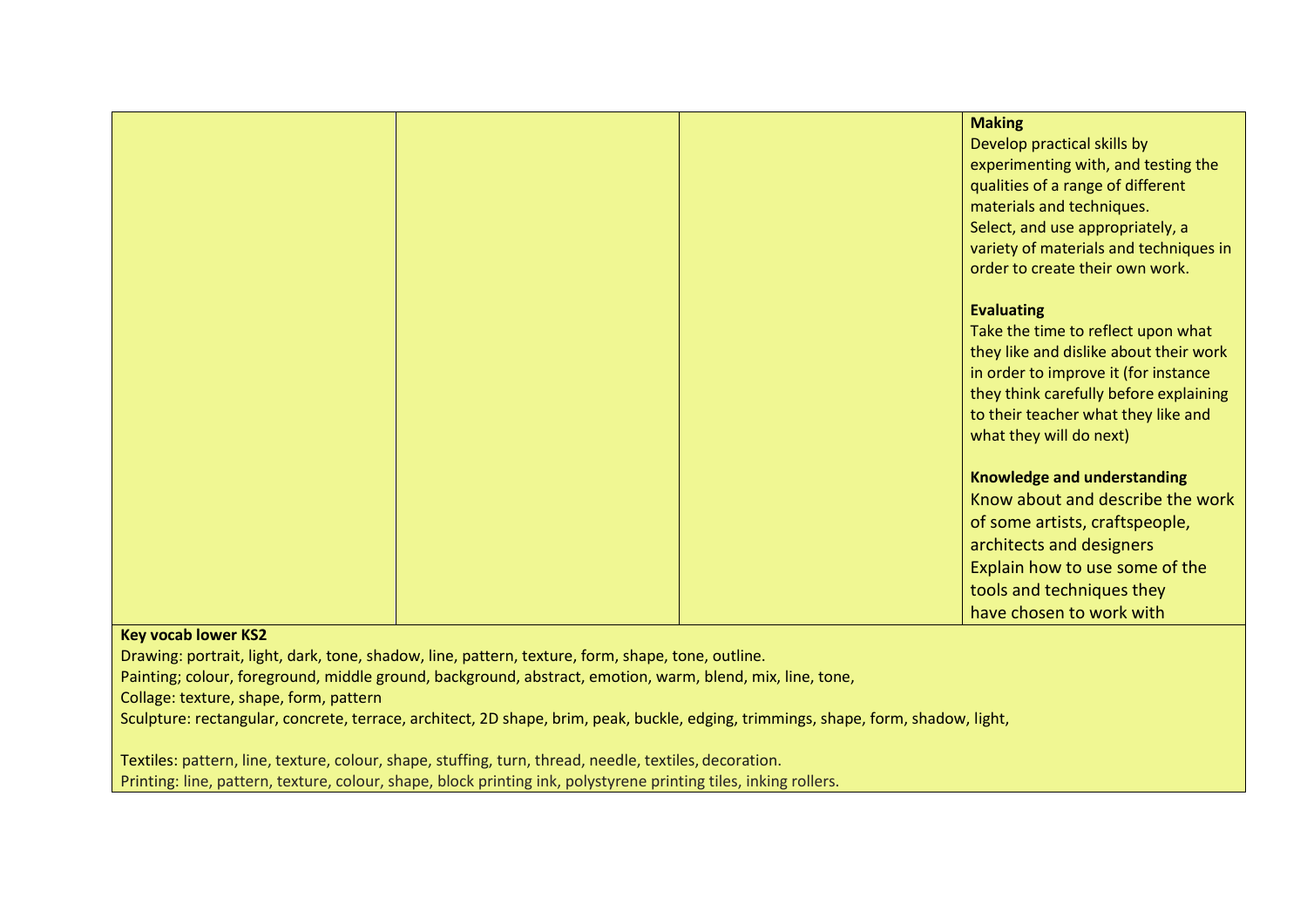**Year 4**

| <b>Autumn</b> | <b>Spring</b>                                                                                                                                                                                                                                             | <b>Summer</b>                                                      | <b>Skills</b>                                                                                                                                                                                                                                                                                                                                                                                                                                                                                                                                                                                                                                                                                                                                                              |
|---------------|-----------------------------------------------------------------------------------------------------------------------------------------------------------------------------------------------------------------------------------------------------------|--------------------------------------------------------------------|----------------------------------------------------------------------------------------------------------------------------------------------------------------------------------------------------------------------------------------------------------------------------------------------------------------------------------------------------------------------------------------------------------------------------------------------------------------------------------------------------------------------------------------------------------------------------------------------------------------------------------------------------------------------------------------------------------------------------------------------------------------------------|
|               | Drawing-pencil skills<br>Faces (Mike Parr)<br>Self portraits (not proportion,<br>$\bullet$<br>focusing on pencil skills and<br>techniques)<br><b>Textiles</b><br><b>Creating book marks</b><br>Using a greater range of<br>stitches to create a binca mat | Painting-watercolours<br>Hokusai 'The Wave'<br>Monet's waterlilies | <b>Generating Ideas</b><br>Select and use relevant resources and<br>references to develop their ideas.<br>Use sketchbooks, and drawing,<br>purposefully to improve<br>understanding, inform ideas and plan<br>for an outcome. (for instance,<br>sketchbooks will show several<br>different versions of an idea and how<br>research has led to improvements in<br>their proposed outcome.)<br>key vocab: line, pattern, texture,<br>form, record, detail, question,<br>observe, refine.<br><b>Making</b><br>Investigate the nature and qualities of<br>different materials and processes<br>systematically.<br>Apply the technical skills they are<br>learning to improve the quality of<br>their work. (for instance, in painting<br>they select and use different brushes |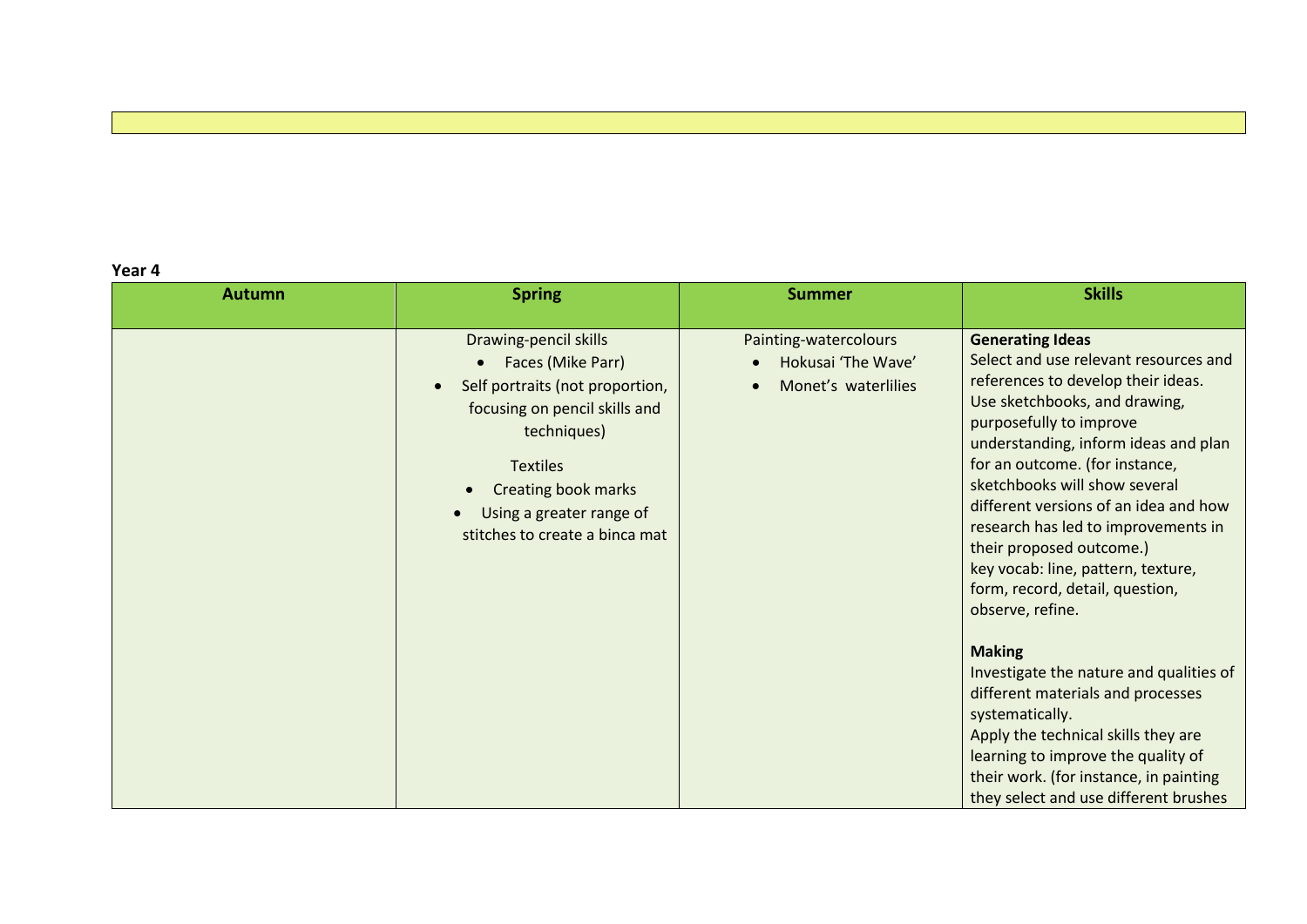|                                                                                                                                                                                                                                                                                                                                                                                                                              |  |  | for different purposes)                                                                                                                                                                                                                                                                            |
|------------------------------------------------------------------------------------------------------------------------------------------------------------------------------------------------------------------------------------------------------------------------------------------------------------------------------------------------------------------------------------------------------------------------------|--|--|----------------------------------------------------------------------------------------------------------------------------------------------------------------------------------------------------------------------------------------------------------------------------------------------------|
|                                                                                                                                                                                                                                                                                                                                                                                                                              |  |  | <b>Evaluating</b><br>Regularly reflect upon their own<br>work, and use comparisons with the<br>work of others (pupils and artists) to<br>identify how to improve.                                                                                                                                  |
|                                                                                                                                                                                                                                                                                                                                                                                                                              |  |  | Knowledge and understanding<br>Know about and describe some of the<br>key ideas, techniques and working<br>practices of a variety of artists,<br>craftspeople, architects and designers<br>Demonstrate, how tools they have<br>chosen to work with, should be used<br>effectively and with safety. |
| <b>Key vocab lower KS2</b><br>Drawing: portrait, light, dark, tone, shadow, line, pattern, texture, form, shape, tone, outline.<br>Painting; colour, foreground, middle ground, background, abstract, emotion, warm, blend, mix, line, tone,<br>Collage: texture, shape, form, pattern<br>Sculpture: rectangular, concrete, terrace, architect, 2D shape, brim, peak, buckle, edging, trimmings, shape, form, shadow, light, |  |  |                                                                                                                                                                                                                                                                                                    |
| Textiles: pattern, line, texture, colour, shape, stuffing, turn, thread, needle, textiles, decoration.                                                                                                                                                                                                                                                                                                                       |  |  |                                                                                                                                                                                                                                                                                                    |

Printing: line, pattern, texture, colour, shape, block printing ink, polystyrene printing tiles, inking rollers.

| ×<br>v<br>. .<br>×<br>۰.<br>× |
|-------------------------------|
|-------------------------------|

| <b>Autumn</b> | <b>Spring</b>   | Summer | <b>Skills</b>           |
|---------------|-----------------|--------|-------------------------|
|               | Greek clay pots |        | <b>Generating Ideas</b> |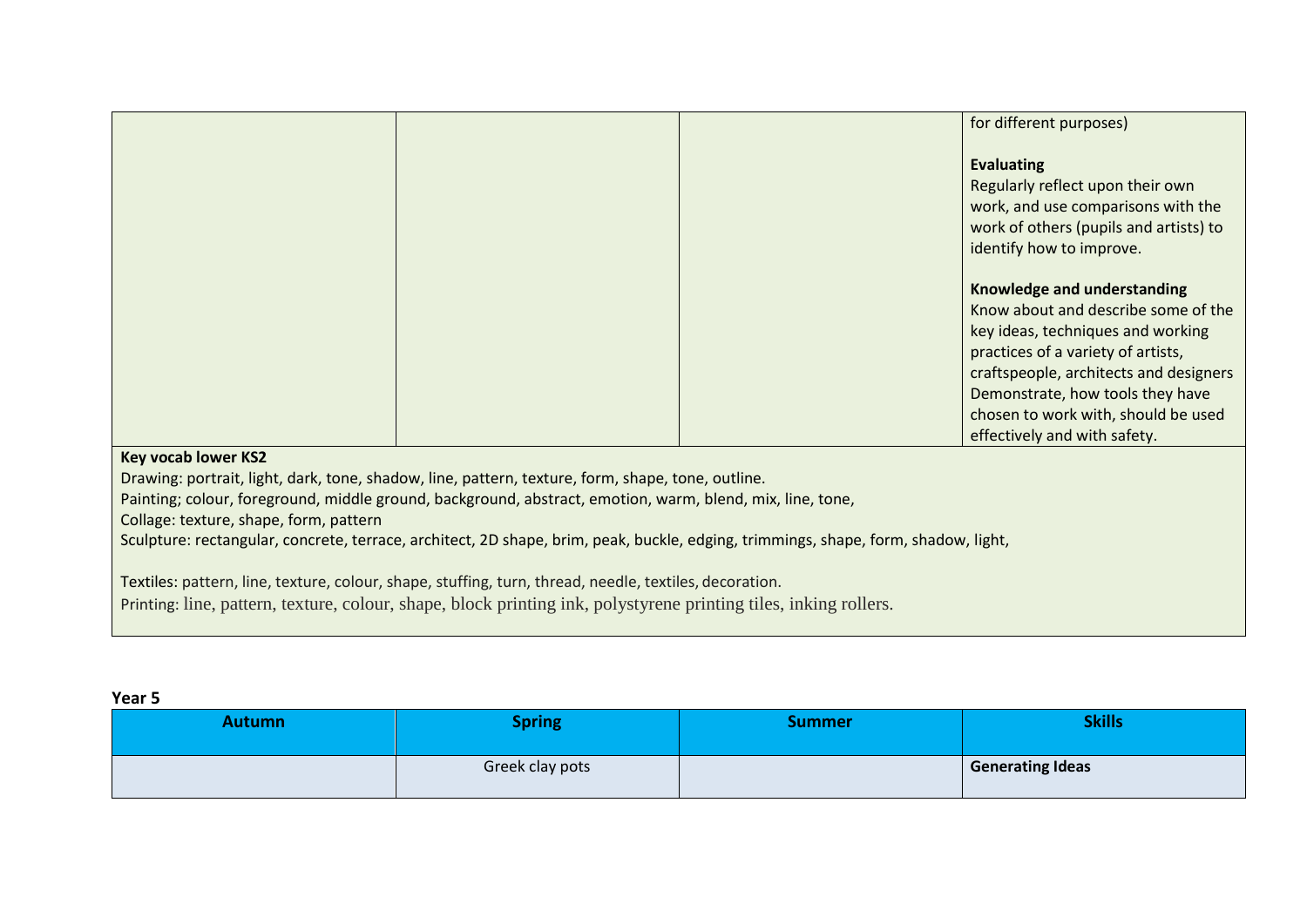| Creating a paper collage of a Viking | Showing seasonal changes in the    | Engage in open ended research and        |
|--------------------------------------|------------------------------------|------------------------------------------|
| Longship                             | same landscapes (linked with Class | exploration in the process of initiating |
| Looking at example depictions and    | reading book and science)          | and developing their own personal        |
| evidence from archaeology.           |                                    | ideas                                    |
| Choice of materials to create sea    | Printing-book making CC DT         | Confidently use sketchbooks for a        |
| collage                              |                                    | variety of purposes including:           |
| Practising sketching boats           |                                    | recording observations; developing       |
|                                      |                                    | ideas; testing materials; planning and   |
| Poppies based on style of Georgia    |                                    | recording                                |
| O'Keefe                              |                                    | key vocab: sketchbook, develop,          |
| Learning about Georgia O'Keefe and   |                                    | refine, texture, shape, form, pattern,   |
| Modernism                            |                                    | structure.                               |
| Sketchbook work on petals            |                                    |                                          |
| Shading techniques                   |                                    | <b>Making</b>                            |
| Evaluate own work                    |                                    | Confidently investigate and exploit      |
|                                      |                                    | the potential of new and unfamiliar      |
|                                      |                                    | materials (for instance, try out several |
|                                      |                                    | different ways of using tools and        |
|                                      |                                    | materials that are new to them)          |
|                                      |                                    | Use their acquired technical expertise   |
|                                      |                                    | to make work which effectively           |
|                                      |                                    | reflects their ideas and intentions.     |
|                                      |                                    | <b>Evaluating</b>                        |
|                                      |                                    | Regularly analyse and reflect on their   |
|                                      |                                    | progress taking account of what they     |
|                                      |                                    | hoped to achieve.                        |
|                                      |                                    | Knowledge and understanding              |
|                                      |                                    | Research and discuss the ideas and       |
|                                      |                                    | approaches of a various artists,         |
|                                      |                                    | craftspeople, designers and              |
|                                      |                                    | architects, taking account of their      |
|                                      |                                    | particular cultural context and          |
|                                      |                                    | intentions.                              |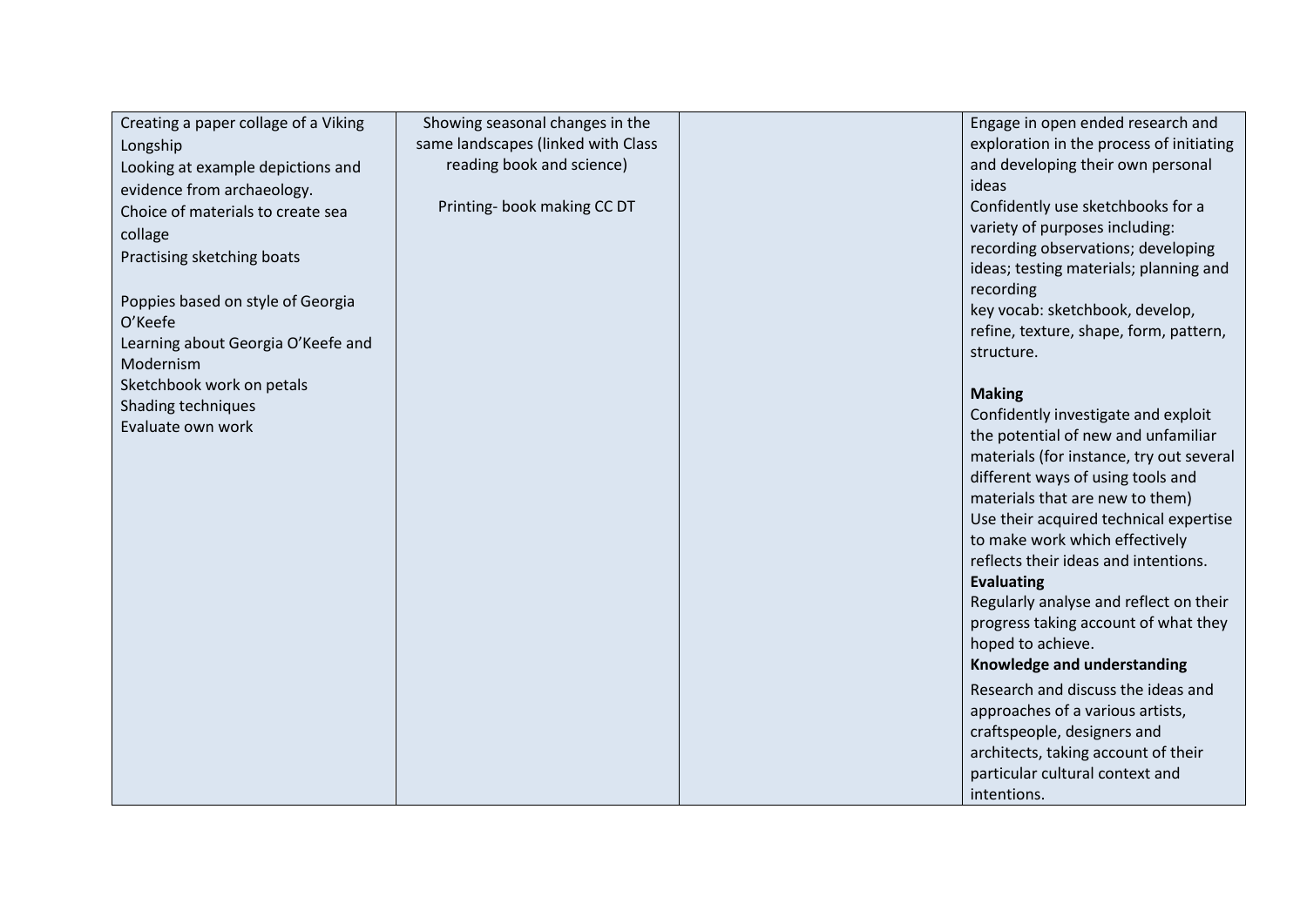|                                                                                                                  |                                                                                                             |  | Describe the processes they are<br>using and how they hope to achieve<br>high quality outcomes |
|------------------------------------------------------------------------------------------------------------------|-------------------------------------------------------------------------------------------------------------|--|------------------------------------------------------------------------------------------------|
| Key vocab upper KS2                                                                                              |                                                                                                             |  |                                                                                                |
|                                                                                                                  | Drawing: line, texture, pattern, form, shape, tone, smudge, blend, mark, hard, soft, light, heavy, portrait |  |                                                                                                |
|                                                                                                                  | Painting: blend, mix, line, tone, shape, abstract, absorb, colour, impressionism, impressionists.           |  |                                                                                                |
| <b>Sculpture:</b> form, structure, texture, shape, mark, soft, join, tram, cast.                                 |                                                                                                             |  |                                                                                                |
| Collage: shape, form, arrange, fix.                                                                              |                                                                                                             |  |                                                                                                |
| Textiles: colour, fabric, weave, pattern.                                                                        |                                                                                                             |  |                                                                                                |
| Printing: line, pattern, texture, colour, shape, block printing ink, polystyrene printing tiles, inking rollers. |                                                                                                             |  |                                                                                                |
|                                                                                                                  |                                                                                                             |  |                                                                                                |
|                                                                                                                  |                                                                                                             |  |                                                                                                |

## **Year 6**

| <b>Autumn</b>                                                                                                                                                                                                                                     | <b>Spring</b>                                                                                                                                                                                 | Summer | <b>Skills</b>                                                                                                                                                                                                                                                                                                                                                                                                                                                                                                                                               |
|---------------------------------------------------------------------------------------------------------------------------------------------------------------------------------------------------------------------------------------------------|-----------------------------------------------------------------------------------------------------------------------------------------------------------------------------------------------|--------|-------------------------------------------------------------------------------------------------------------------------------------------------------------------------------------------------------------------------------------------------------------------------------------------------------------------------------------------------------------------------------------------------------------------------------------------------------------------------------------------------------------------------------------------------------------|
| Start of year portrait<br>Sketching<br>Proportion<br>Church<br>Skills of 3D drawing<br>Visit to church<br>Sketching<br>Creating shades with water colours<br>Expressing emotion through creating<br>a background<br>William Morris wrapping paper | Textile- book making CC DT<br>Creating 3d hand images using<br>different types of line.<br>Using 3d hand images to create<br>visual, poster advert (linked with<br>fair trade and ICT topics) |        | <b>Generating Ideas</b><br>Independently develop a range of<br>ideas which show curiosity,<br>imagination and originality<br>Systematically investigate, research<br>and test ideas and plans using<br>sketchbooks and other appropriate<br>approaches. (for instance.<br>Sketchbooks will show in advance<br>how work will be produced and how<br>the qualities of materials will be used)<br><b>Making</b><br>Independently take action to refine<br>their technical and craft skills in order<br>to improve their mastery of materials<br>and techniques |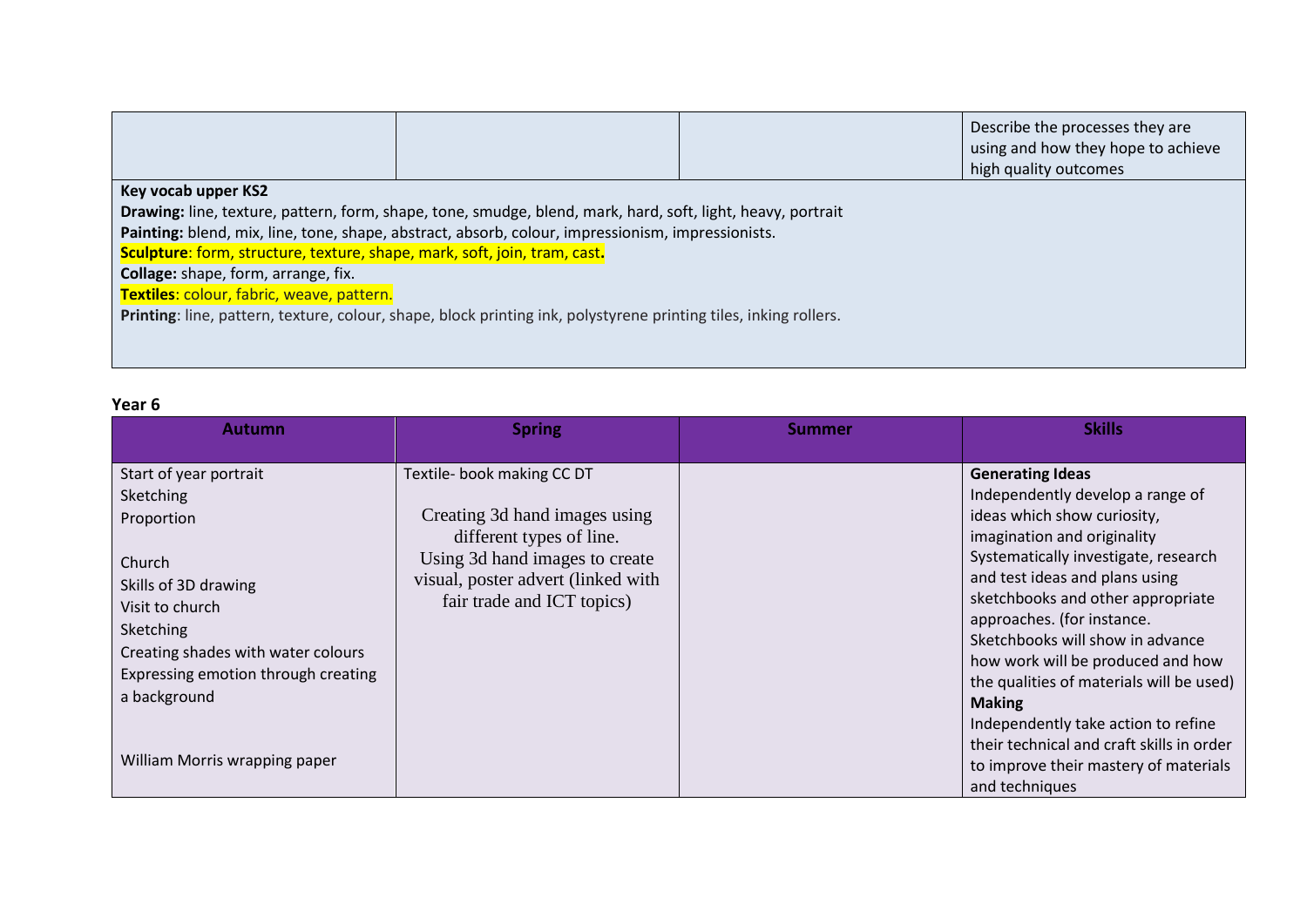| William Morris and Arts and Crafts<br>movement<br>Creating template<br>Printing blocks<br>Creating repeated back ground<br>Creating piece of William Morris<br>inspired wrapping paper. |  | Independently select and effectively<br>use relevant processes in order to<br>create successful and finished work.<br><b>Evaluating</b><br>Provide a reasoned evaluation of both<br>their own and professionals' work<br>which takes account of the starting<br>points, intentions and context behind<br>the work                                                                                                                           |
|-----------------------------------------------------------------------------------------------------------------------------------------------------------------------------------------|--|---------------------------------------------------------------------------------------------------------------------------------------------------------------------------------------------------------------------------------------------------------------------------------------------------------------------------------------------------------------------------------------------------------------------------------------------|
|                                                                                                                                                                                         |  | Knowledge and understanding<br>Describe, interpret and explain the<br>work, ideas and working practices of<br>some significant artists, craftspeople,<br>designers and architects taking<br>account of the influence of the<br>different historical, cultural and social<br>contexts in which they worked.<br>Know about the technical vocabulary<br>and techniques for modifying the<br>qualities of different materials and<br>processes. |

#### **Key vocab upper KS2**

**Drawing:** line, texture, pattern, form, shape, tone, smudge, blend, mark, hard, soft, light, heavy, portrait

**Painting:** blend, mix, line, tone, shape, abstract, absorb, colour, impressionism, impressionists.

**Sculpture**: form, structure, texture, shape, mark, soft, join, tram, cast**.**

**Collage:** shape, form, arrange, fix.

**Textiles**: colour, fabric, weave, pattern.

**Printing**: line, pattern, texture, colour, shape, block printing ink, polystyrene printing tiles, inking rollers.